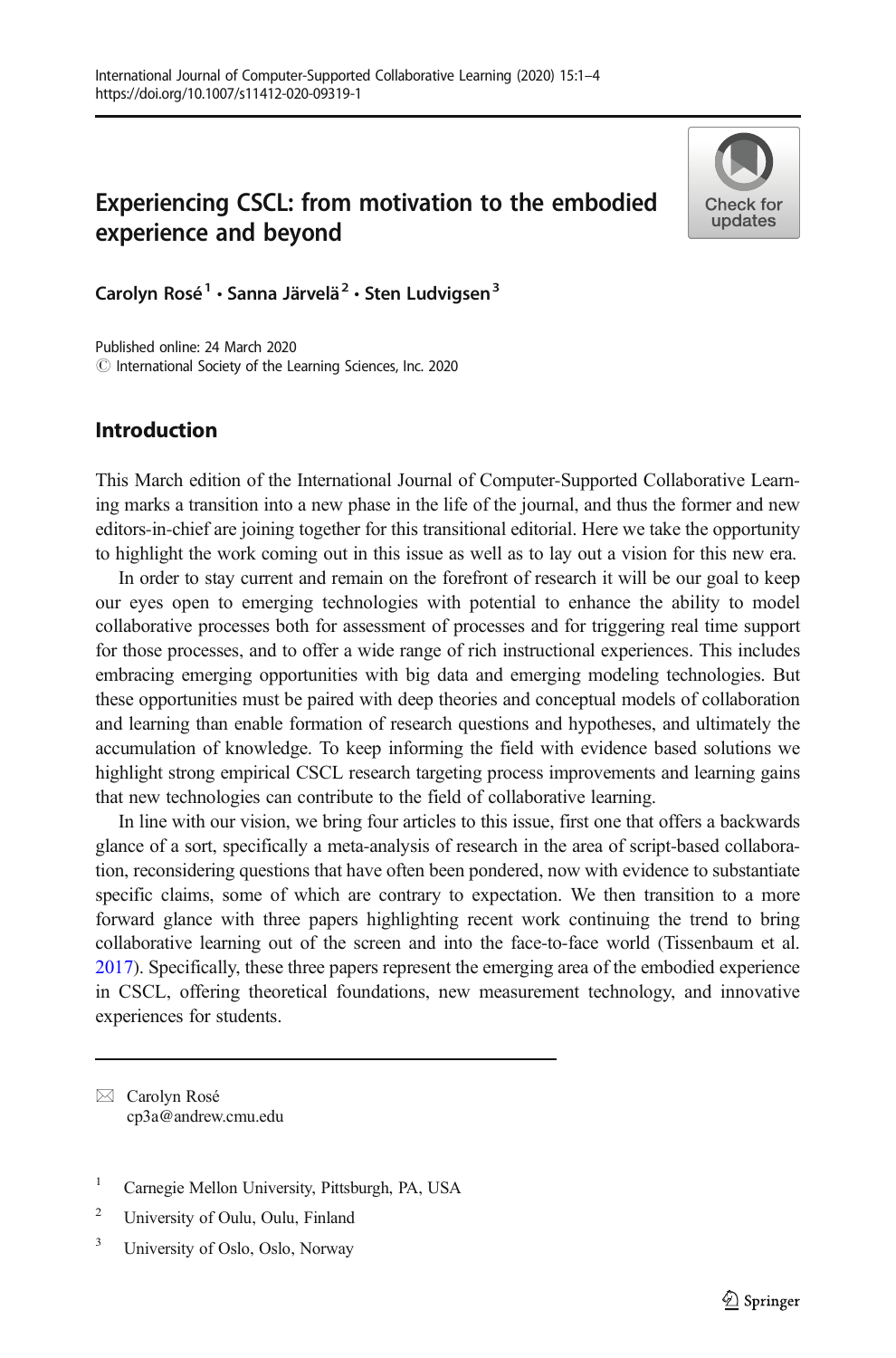## A backwards glance reveals and unexpected positive effect

The first paper, by Anika Radkowitsch, Freydis Vogel, and Frank Fischer, "Good for learning, bad for motivation? A Meta-Analysis on the Effects of Computer-Supported Collaboration Scripts on Learning and Motivation" offers a meta-analysis of literature in the area of scripted collaboration, in part specifically investigating what evidence exists that experiencing external scripts for structuring collaboration may result in reduced motivation.

Their meta-analysis stimulates important discussion in the journal: What are the very core components in human learning? How they are evidenced in CSCL? Motivation is a driving force in human learning and different motivational constructs interact in collaborative learning engagement. The meta-analysis synthesizes the results of 53 primary studies that experimentally compared the effect of learning with a CSCL script to unguided collaborative learning on at least one of the key outcome variables of motivation, domain learning, and collaboration process skills. Even though their analysis shows that learning with CSCL scripts leads to a non-significant positive effect on motivation, it offers important counter evidence against the criticism that CSCL scripts have negative motivational effects. The findings point to positive effects on domain learning and collaboration skills. Interestingly, the meta-analysis shows how scaffolding single particular collaborative activities and scaffolding a combination of collaborative activities affects the impact of CSCL scripts. The meta-analysis encourages the field to continue discussing various concepts and components of collaborative learning processes and how they can best be supported.

#### A forward look towards new experiences

The next two papers focus on embodiment and CSCL. The first such article, by Joshua Danish, Noel Eynedy, Asmalina Saleh, and Megan Humburg, "Learning in Embodied Activity Framework: A Sociocultural Framework for Embodied Cognition" offers a recasting of Activity Theory for Embodied CSCL experiences. It makes a case for why it is valuable to think explicitly about embodiment in the context of Activity Theory, especially as it is challenging to account for both individual and group level phenomena within the same framework. One valuable contribution of the article is that it offers a rich exposition of observations from several studies where this new lens was used to characterize how embodied science learning plays out in mixed reality experiences in naturalistic settings such as the classroom.

The next article, by Bertrand Schneider, Yong Dich, and Iulian Radu, "Unpacking the Relationship Between Existing and New Measures of Physiological Synchrony and Collaborative Learning: A Mixed Methods Study", continues on the theme of embodiment by providing a new suite of measurement instruments for studying embodied CSCL through physiological sensors. This article breaks new ground in exploring how physiological synchrony relates to collaborative processes.

The paper also continues the discussion we have started in the journal earlier: How physiological measures can contribute to understanding about productive collaborative learning interactions and how physiological synchrony relates to collaborative learning (e.g. Malmberg et al. [2019\)](#page-3-0). Schneiner and colleagues' data come from 42 pairs of participants  $(N = 84)$  who worked on programming a robot to solve a variety of mazes. Their findings show partly contradictory and partly complementary findings as compared to prior studies. The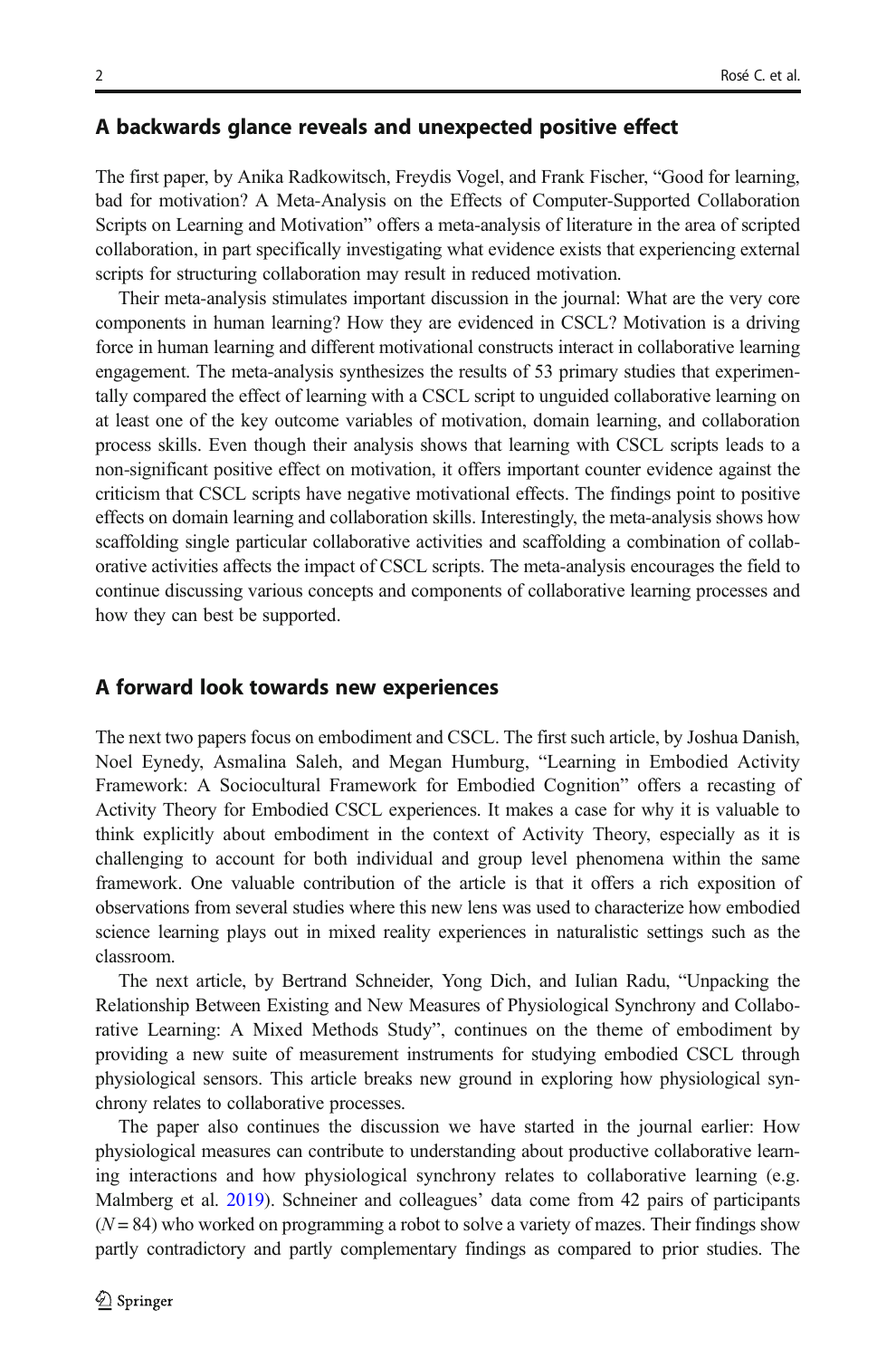message is that careful attention is needed for operationalizing constructs measured with physiological data evidencing the role of physiological synchrony in collaborative learning. Perhaps physiological measures offer a new means to complement other existing CSCL research methods, such as video observations, as suggested in earlier articles (Järvelä et al. [2019](#page-3-0)). Beyond its in depth quantitative analysis, the article provides a qualitative analysis highlighting important differences between a low performing and a high performing group, which illustrates ways in which it might be possible to pinpoint productive and unproductive collaboration episodes through physiological data. These measures are still very new in the CSCL research and the paper brings important new information pointing towards future opportunities for innovative collaboration support, but also challenges for measuring and analysing collaborative processes, which suggests room for methodological development work. This work takes the field one step further in its progress towards multi-modal understanding of collaboration, synergizing with Schneider's recent work related to eye tracking (Schneider et al. [2018;](#page-3-0) Schneider [2019\)](#page-3-0).

Continuing investigations of designing authentic learning experiences for science classrooms (Hod and Sagy [2019](#page-3-0)), the final article of this issue, by Yotam Hod and Daniel Twersky, "Distributed Spatial Sensemaking on the Augmented Reality Sandbox" explores a novel environment for embodied CSCL experiences in an environment referred to as the Augmented Reality Sandbox. In contrast to prior research, which has focused on AR Sandbox activity designs, outcome measures, and user's perceptions of different usability functions, this article probes deeply into the situated processes by which groups engage in CSCL activities. Within this Augmented Reality setting, the article applies earlier work related to distributed spatial sensemaking in order to analyze group interactions spanning material, social, and activity contexts.

#### A word from the new co-editors-in-chief

As new co-editors-in-chief, we thank our predecessor Sten. He has served this journal faithfully over the past four years. He stepped into the difficult position of taking over the journal from its founder. And he did it with grace and hard work.

Moving into a new era, our vision is to build on our complementary expertise within the CSCL community, in order to reach a more diverse readership and authorship community, and thus achieve greater momentum for pushing the research field forward. Building on Carolyn' editorial experience with the past Multivocality effort published within the CSCL book series, we will take an inclusive stance within the community in order to embrace a diversity of innovative technologies and research methodologies, while in all ways striving for rigor appropriate to the chosen methods for each accepted paper. Within this rich and broad theoretical and methodological structure, we will seek contributions that bring CSCL to new contexts, with an eye towards workplace learning, learning in online communities, personal development and career advancement, and communities of practice.

Our expertise lies in this exciting intersection: Carolyn's expertise is grounded in Artificial Intelligence, Machine Learning, Computational Linguistics, and the Learning Sciences. Her specific expertise in computer-supported collaborative learning includes automated collaborative process analysis, dynamic support for collaborative learning, computational sociolinguistics, and other quantitative methods including machine learning. Sanna's background is in educational psychology, learning sciences and educational technology. Her focus is on